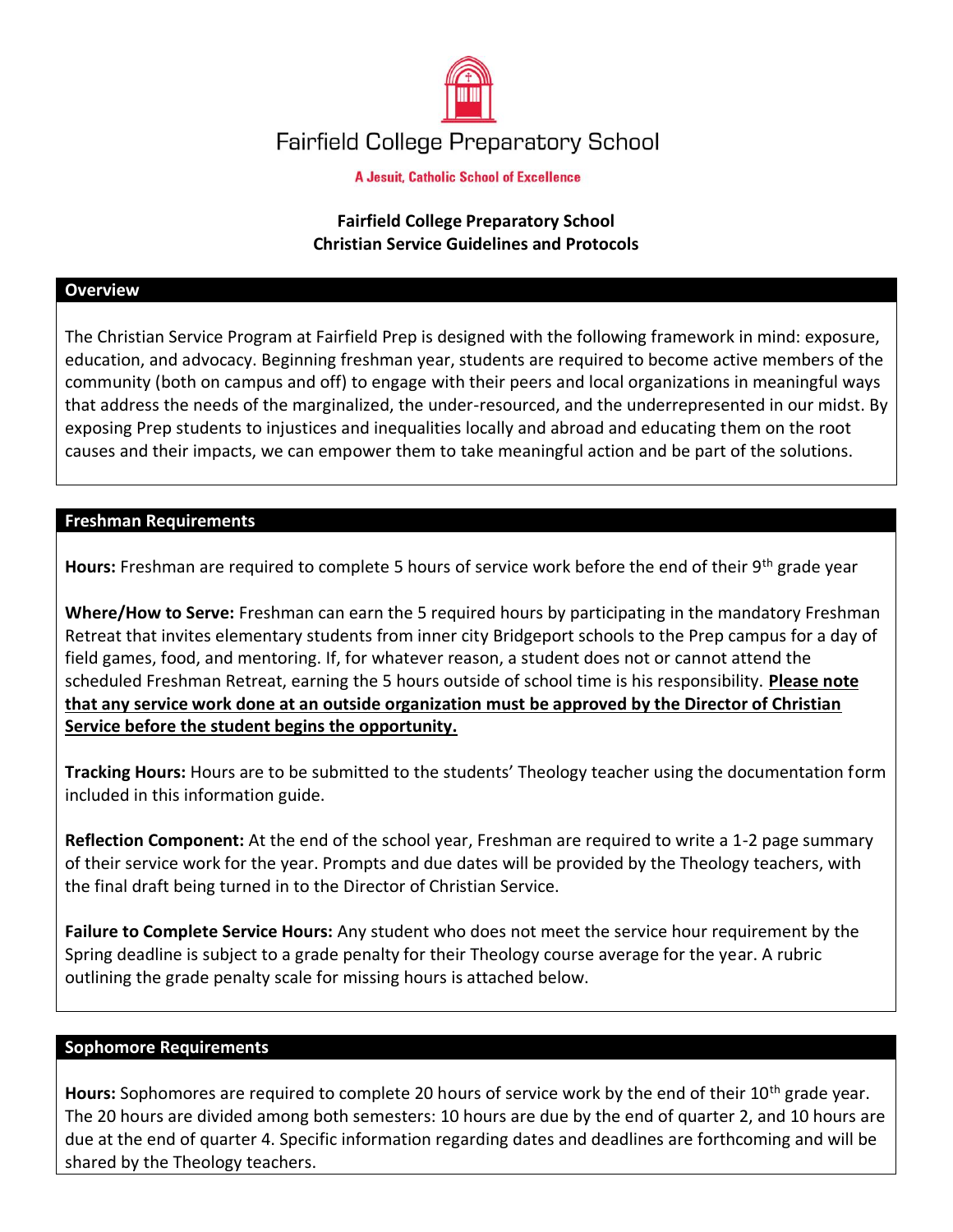**Where/How to Serve:** Sophomores are encouraged to divide their time serving between Prep events, community opportunities, and their church or parish. In many cases, service opportunities will be made available to the students through an email announcement and a post in the weekly *Prep in a Minute* newsletters. The following suggestions are acceptable ways to earn service hours toward the sophomore requirement:

- Serving as an altar server or a church lector
- Participating in school events through the Admissions Office or the Advancement Office
- Participating in school-offered events such as sandwich-making opportunities, beach clean-ups, etc.
- Engaging with community organizations such as soup kitchens, food pantries, Boys and Girls Clubs, etc.
- Virtual service immersions and seminars hosted by the Christian Service office
- Participating in the "Grounded in Gratitude" retreat
- Participating in the scheduled Urban Plunges (12 hours total)

# **Any service work done at an outside organization must be approved by the Director of Christian Service before the student begins the opportunity.**

**Tracking Hours:** Hours are to be submitted to the students' Theology teacher using the documentation form included in this information guide.

**Reflection Component:** At the end of each semester, sophomores are required to write a 1-2 page summary of their service work for the year. Prompts and due dates will be provided by the Theology teachers, with the final draft being turned in to the Director of Christian Service.

**Failure to Complete Service Hours:** Any student who does not meet the service hour requirement by the given deadlines is subject to a grade penalty for their Theology course average for the year. A rubric outlining the grade penalty scale for missing hours is attached below.

\*\*Please note that in an effort to maintain the integrity of Prep's Christian Service program and facilitate the students' safe return to outside volunteer work, the former "Ministry of Presence" or "At-Home Service" opportunity will no longer be available or accepted as a legitimate means of earning service hours\*\*

## **Junior Requirements**

**Hours:** Juniors are required to complete 30 hours of service by the end of their 11th grade year. The 30 hours will be divided between both semesters: 15 hours are due by the end of quarter 2, and 15 hours are due by the end of quarter 4. Specific information regarding dates and deadlines are forthcoming and will be shared by the Theology teachers.

**Where/How to Serve:** Juniors are encouraged to begin working closely with different organizations in the local community. In many cases, service opportunities will be made available to the students through an email announcement and a post in the weekly *Prep in a Minute* newsletters. The following suggestions are acceptable ways to earn service hours toward the sophomore requirement, though students are not limited to these: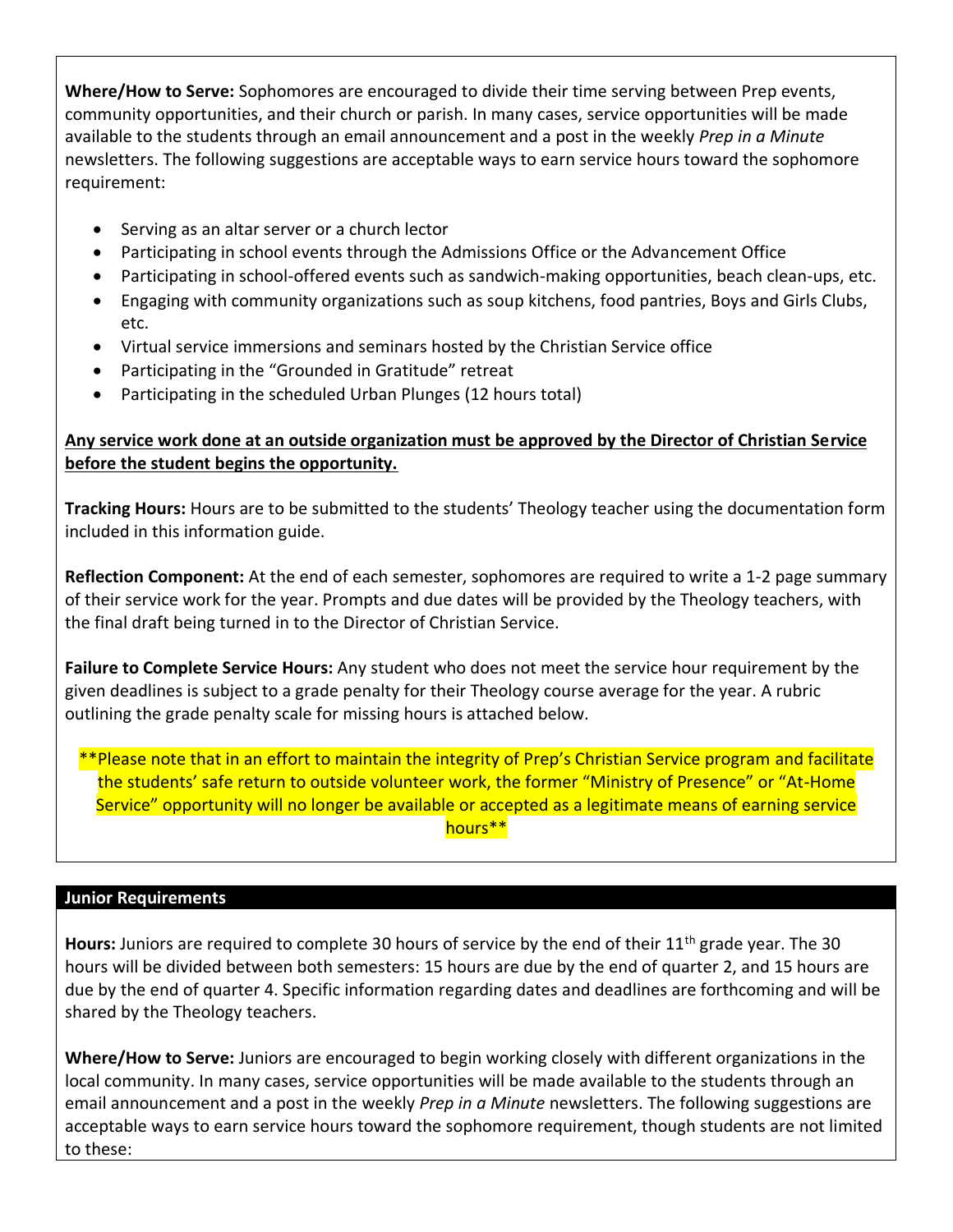- Participating in school events through the Admissions Office or the Advancement Office
- Participating in school-offered events such as sandwich-making opportunities, beach clean-ups, etc.
- Engaging with community organizations such as soup kitchens, food pantries, Boys and Girls Clubs, etc.
- Virtual service immersions and seminars hosted by the Christian Service office
- Participating in the "Grounded in Gratitude" retreat as a retreat leader
- Participating in the scheduled Urban Plunges (12 hours total)
- In-person service immersions or initiatives (domestic or international)

# **Any service work done at an outside organization must be approved by the Director of Christian Service before the student begins the opportunity.**

**Tracking Hours:** Hours are to be submitted to the students' Theology teacher using the documentation form included in this information guide.

**Reflection Component:** At the end of each semester, juniors are required to write a 1-2 page summary of their service work for the year. Prompts and due dates will be provided by the Theology teachers, with the final draft being turned in to the Director of Christian Service.

**Failure to Complete Service Hours:** Any student who does not meet the service hour requirement by the given deadlines is subject to a grade penalty for their Theology course average for the year. A rubric outlining the grade penalty scale for missing hours is attached below.

\*\*Please note that in an effort to maintain the integrity of Prep's Christian Service program and facilitate the students' safe return to outside volunteer work, the former "Ministry of Presence" or "At-Home Service" opportunity will no longer be available or accepted as a legitimate means of earning service hours\*\*

## **Senior Requirements**

Hours: Seniors are required to complete a 48-hour service requirement by the end of their 12<sup>th</sup> grade year. For seniors, service is not only a yearly requirement, but a quarterly one. Seniors are responsible for completing 12 hours of service per quarter, totaling to 48 hours for the year. Whether or not extra hours carry over from one quarter to another is at the discretion of the individual Theology teachers.

**Where/How to Serve:** For the duration of their senior year, students are required to select one community agency or organization to work with. Organizations that are acceptable for senior service hours are as follows, though students are not solely limited to these:

- Wakeman Boys and Girls Club
- Operation: Hope
- Blessed Sacrament Food Pantry
- Merton House Soup Kitchen
- Spooner House
- Nourish Bridgeport
- Cardinal Shehan Center
- Tutoring through Bridgeport Public Schools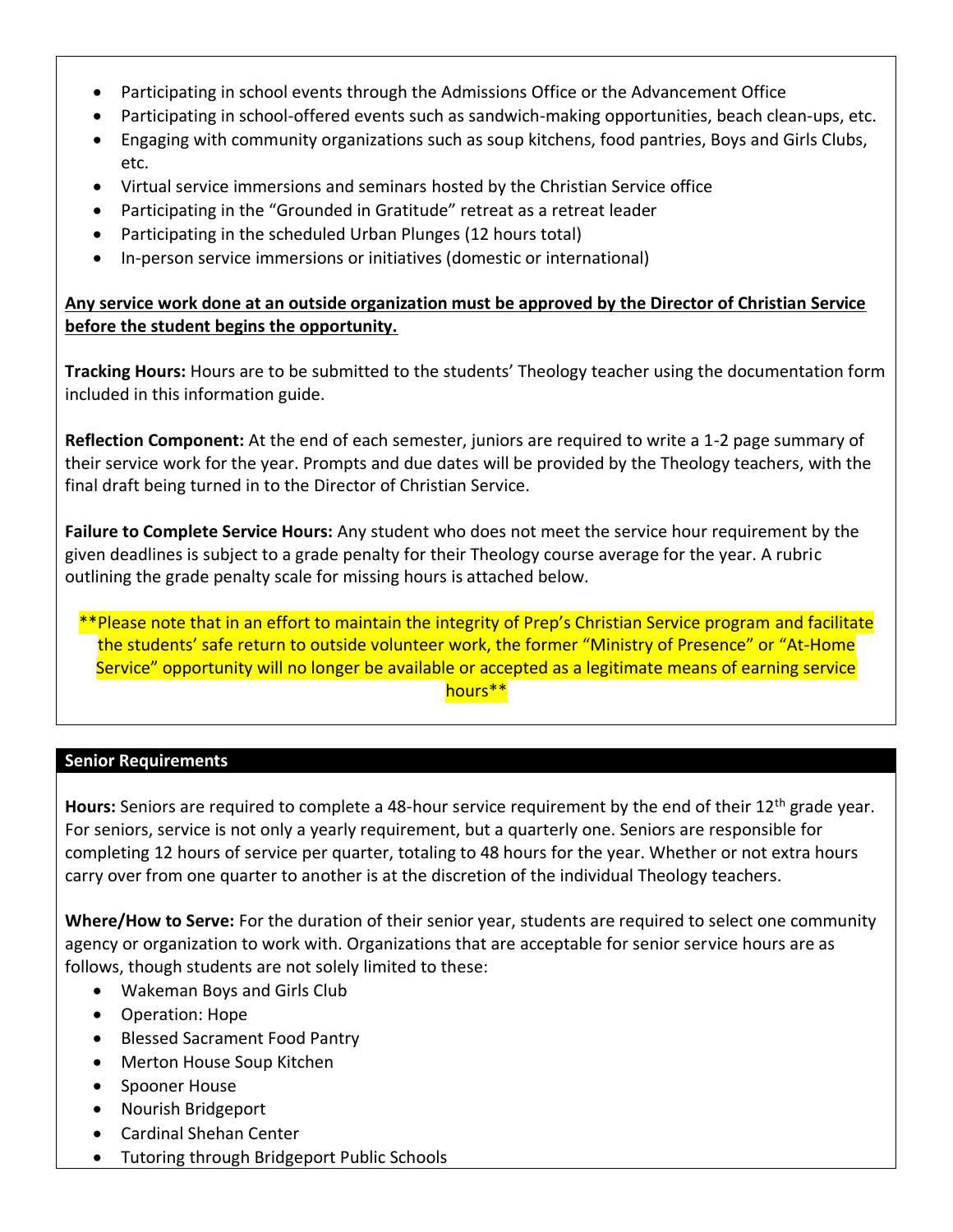# **Any service work done at an outside organization must be approved by the Director of Christian Service before the student begins the opportunity.**

**Tracking Hours:** Hours are to be submitted to the Director of Christian service and their Theology teacher using the MobileServe app/website. Tutorials will be provided to each of the senior classes to ensure a seamless transition to the digital tracking platform. All service hours for seniors MUST BE UPLOADED TO MOBILESERVE to receive credit.

**Reflection Component:** At the end of each semester, seniors are required to write a 2-3 page summary of their service work for the year. Prompts and due dates will be provided by the Theology teachers, with the final draft being turned in to the Director of Christian Service.

**Failure to Complete Service Hours:** Any student who does not meet the service hour requirement by the given deadlines is subject to a grade penalty for their Theology course average for the year as well as the quarter. A rubric outlining the grade penalty scale for missing hours is attached below.

### \*\*Please note that in an effort to maintain the integrity of Prep's Christian Service program and facilitate the students' safe return to outside volunteer work, the former "Ministry of Presence" or "At-Home Service" opportunity will no longer be available or accepted as a legitimate means of earning service hours\*\*

### **Summer Service Hours**

Students in grades 10-12 are eligible to carry over **up to 5 hours** of service completed over the summer to their service hour requirement for the year. All summer volunteer work must be appropriately documented and submitted for credit towards the grade/service requirement. Please be sure to have the summer opportunity confirmed and verified by the Director of Christian Service before beginning the work.

## **Things to Remember**

- 1. The Director of Christian Service reserves the right to reject any service hours deemed illegitimate or improperly logged
- 2. How a lack of service hours impacts an individual student's class average or quarter grade is at the discretion of the Theology teachers (please see the rubrics below for a basic guideline)
- 3. Each Theology teacher has the right to uphold varying levels of flexibility when it comes to due dates, deadlines, etc.
- 4. Students should communicate any service questions or concerns to their Theology teacher FIRST given that it impacts their grade, and then utilize the Director of Christian Service as a second line of defense or assistance if needed.
- 5. In an effort to reinforce personal responsibility and initiative, STUDENTS in each grade level are encouraged to reach out to the Theology teachers or Service Director as needed, rather than having communication initiated solely by parents or guardians.
- 6. Any sort of extension, modification, or accommodations related to an individual student's service hours will be determined on a case-by-case basis including (but not limited to) the Christian Service Office, the Theology teachers, and the Guidance office.